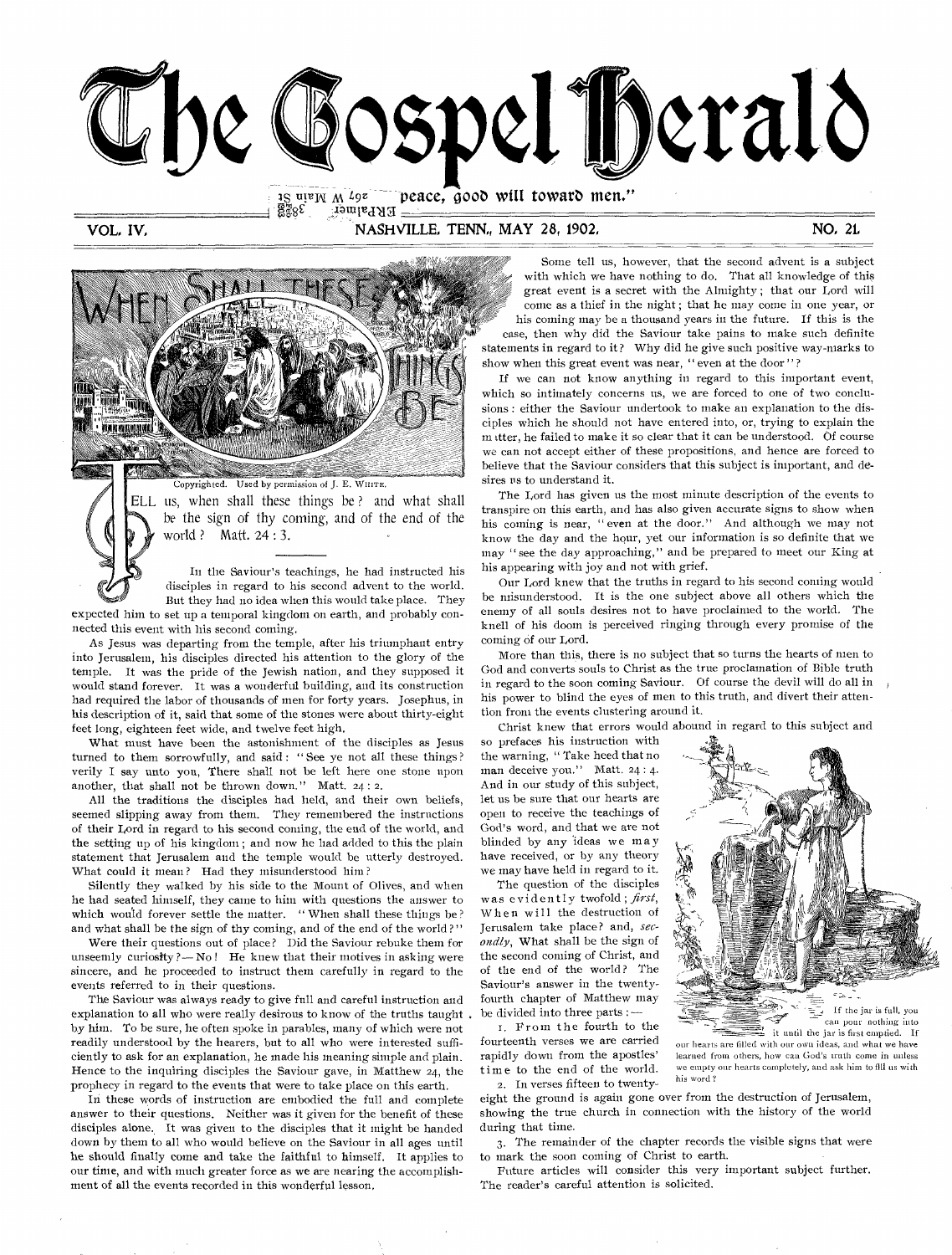### CAN WE HELP UNLOVELY CHILDREN ?

WE all know "unlovely" children, un-<br>lovely in disposition and character. lovely in disposition and character. They seem to be "possessed of evil" many times, and are a source of heartache and perplexity to those who are responsible for their training.

I have known such children. One especially comes to my mind. Twenty years ago, a more unlovely, perverse, unsmiling child it would be hard to find. Strange as it may seem, these traits appeared strongest when she was with her mother. For her to be punished, as was absolutely necessary at times, was enough to give the whole family hysteria. To most people, seeing only the seeable side of the child without caring to look for what might else have been found, she was almost, utterly without a " sweet side " in her whole make-up. But what an injustice

There was a friend whom this child loved with all the intensity of a silent, deep, misunderstood little heart. To this friend alone she revealed the possibilities of her nature. To be with her softened and sweetened all the " hatefulness " that were so glaring to most eyes.

She had a little sister very near her own age with whom she often quarreled, it is true, but toward whom there was never visible a trace of jealousy or ill-will because of the love and admiration called forth by her exquisitely beautiful nature. I remember one day the two little girls were standing together when a caller was taking her leave. Like many other thoughtless people, the lady stooped down and fondly kissed the little sister, saying, " You are the sweetest child I ever saw." And then she went away, leaving one smiling little face and one on which there was a pathetic little shadow.•

As the door closed, the elder sister, with rare self-renunciation, put her arms around her little sister, saying, " She is sweet."

"Little sister" is gone, but there still lives on the earth the unlovely elder sister, no longer unlovely. She has ripened into a deep-hearted, quiet, beautiful woman, loving and beloved.

Another child comes to my mind, so unlovely in nature that the most generous almost despaired of finding a place to begin to love him. In many, many almost indescribable ways he was forbidding. Peoople generally set him down as "disagreeable," "bad," a "general nuisance," according to their own temperament.

But who dares to desert such a child? " Who helps a child helps humanity." Who helps such a child does even more-he saves. Recognizing his own unloveliness, this boy receives with an astonishment that has many a touch of pathos in it any of the small kindnesses so lavishly bestowed on attractive childhood. The sweetnesses that seem to belong so naturally to other children are denied him, except on rare occasions when some one pityingly or with a deeper and kindlier discernment bestows them. It can only he through long, loving-hearted, unsleeping, unwearying patience that the best his nature is capable of will be revealed, and the unlovely child become at last the useful and respected man, with some keen sense, let us hope, of the deep need of pity, patience, and kindness to all childhood, but most of all to that which seems unlovely.

Again, let us plead for unlovely children, for those who, recognizing their own unloveliness, are powerless to overcome what must be hateful to themselves, and 'whose tender hearts often hunger for some stray morsels of the love lavished on sweeter natures, until to them life becomes something of a tragedy. Let us keep a watch abroad for these little ones, so often misinterpreted, and if for awhile they seem unlovely, let us never let a little child realize that it is unlovely.-- Belle Sparr Luckett, in Sun*day-School Times* 

### ŵ

### AT LAST,

WHEN on my day of life, the night is falling, And in the winds from unsunned spaces brown, 1 hear far voices out of darkness calling,

My feet to paths *unknown*  Thou, who hast made my home of life so pleasant,

Leave not its tenant when its walls decay ; 0 love divine, 0 Helper ever present, Be thou my strength and stay.

Be near me when all else is from me drifting,

Earth, sky, home's pictures, days of shade and shine, And kindly faces to my own uplifting

The love which answers mine.

I have but thee, 0 Father ! I,et thy Spirit

Be with me, then, to comfort and uphold ; No gate of pearl, no branch of palm I merit,

*Nor* street *of* shining gold. Suffice it if—my good and ill unreckoned,

And both forgiven through thy abounding grace — I find myself by hands familiar beckoned

Unto my fitting place :

Some humble door among thy many mansions, Some sheltering shade where sin and striving cease, Where flows forever through heaven's green expansions, The river of thy peace.

There, from the music round about me stealing, I fain would learn the new and holy song,

And find, at last, beneath thy tree of healing,

The life for which I long.

#### **41**  ₩ Ŵ

*— Whittier.* 

### "COME HOME."

A CROSS the threshold of an eastern home a<br>dark shadow had cast its agonizing gloom. CROSS the threshold of an eastern home a The father was bowed with nameless grief, the mother's heart was broken, a daughter young, beautiful, accomplished, but thoughtless and giddy, had forsaken the home of her childhood's joys, for the delusive pleasures of the world and a life of sin. No word of censure or sentence of denunciation followed her to the haunts of dissipation, but the unfailing mother love began at once to devise some means whereby the wayward child might be brought back to virtue and peace.

She had many copies made of her own photograph, and wrote' beneath each familiar face these words "COME HOME." She then hung these pictures of herself in every place of amusement and haunt of vice which the wanderer would be most likely to visit. The daughter saw the picture, recognized the loving face, and discovered the tender invitation. At once her heart was won. Forsaking her evil associates, she abandoned her life of sin, and returned penitent and grateful to the loving protection of home and mother.

Dear reader, all we like sheep have gone astray. We have all chosen our own way and wandered far from God. We have all feasted upon the fruits of transgression only to find them turn to ashes upon our lips. But listen, a sweet voice, more tender, more pitiful than that of mother invites us back to our Father's house. " Come unto me," is the invitation, "and I *will* give you rest;" "arise ye, and depart; for this is not your rest." "Whosoever will let him come;" and "him that cometh to me I will in no wise cast out." His voice, ineffibly sweet, comes in clear distinct tones, " Return, unto me; for I have redeemed thee." Who can refuse?

" Do not listen to the enemy's suggestion to stay away from Christ until you have made yourself better ; until you are good enough to come to God. If you wait until then you will never come."

" Arise and go to your Father. He will meet you a great way off. If you take even one step toward him in repentance, he will hasten to enfold you in his arms of infinite love. His ear is open to the cry of the contrite soul. The very first reaching out of the heart after God is known to him."

" Never a prayer is offered, however faltering, never a tear is shed, however secret, never a sincere desire after God is cherished, however feeble, but the Spirit of God goes forth to meet

it. " Even before the prayer is uttered, or the yearning of the heart made known, grace from Christ goes forth to meet the grace that is working upon the human soul."

"Your Heavenly Father will take from you the garments defiled by sin. He will bring you into his banqueting house, and his banner over you shall be love." " As the bridegroom rejoiceth over the bride, so shall thy' God rejoice over thee." "IIe will save, he will rejoice over thee with joy ; he will rest in his love ; he will joy over thee with singing," and "heaven and earth shall unite with the Father's rejoicing."\*  $$\rm W.~C.~W{\rm a}I{\rm e}$  . W. C. WALES.

#### tif tiv WHAT ONE WOMAN DID.

SEVERAL years ago Miss Beilby, a young<br>
Senglishwoman who had studied medicine EVERAL years ago Miss Beilby, a young to fit herself for usefulness as a missionary at Lucknow, in India, was sent for by the wife of the native prince *of* Punna, who *was* ill. Punna was a long distance from Lucknow, and the journey was a dangerous one. If Miss Beilby went, she would be separated by more than a hundred miles from any white man.

Her friends urged her to refuse. The Englishwoman was young and timid, but she knew her duty ; she went, remained two months, and the patient recovered. When she was about to return, the Ranee sent for her and begged her to go in person to Queen Victoria with the message that Indian women, not being allowed the attendance of male physicians, died in great numbers every year for want of care. The Ranee brought paper, pen, and ink, and with tears besought Miss Beilby to write her petition to the Queen to send them women doctors. "Write it small, Saheba," she begged, " for I shall put it in a locket and hang it about your neck, and you must wear it until you put it in the hands of the great Renee herself."

Miss Beilby returned to England the next year, obtained an interview with Queen Victoria, and placed the locket in her hands with the message. The Queen was deeply touched, and empowered Lady Dufferin, the wife of the Viceroy of India, to form an association for sending out female medical aid to the women of India.

Many women doctors have been sent out by the association, and Indian women are now being educated as physicians and nurses. An estate of fifty acres, with large buildings, has been given by a native prince as a hospital for Hindu female patients.

<sup>&</sup>lt;sup>\*</sup> The quotations are from "Christ's Object Lessons."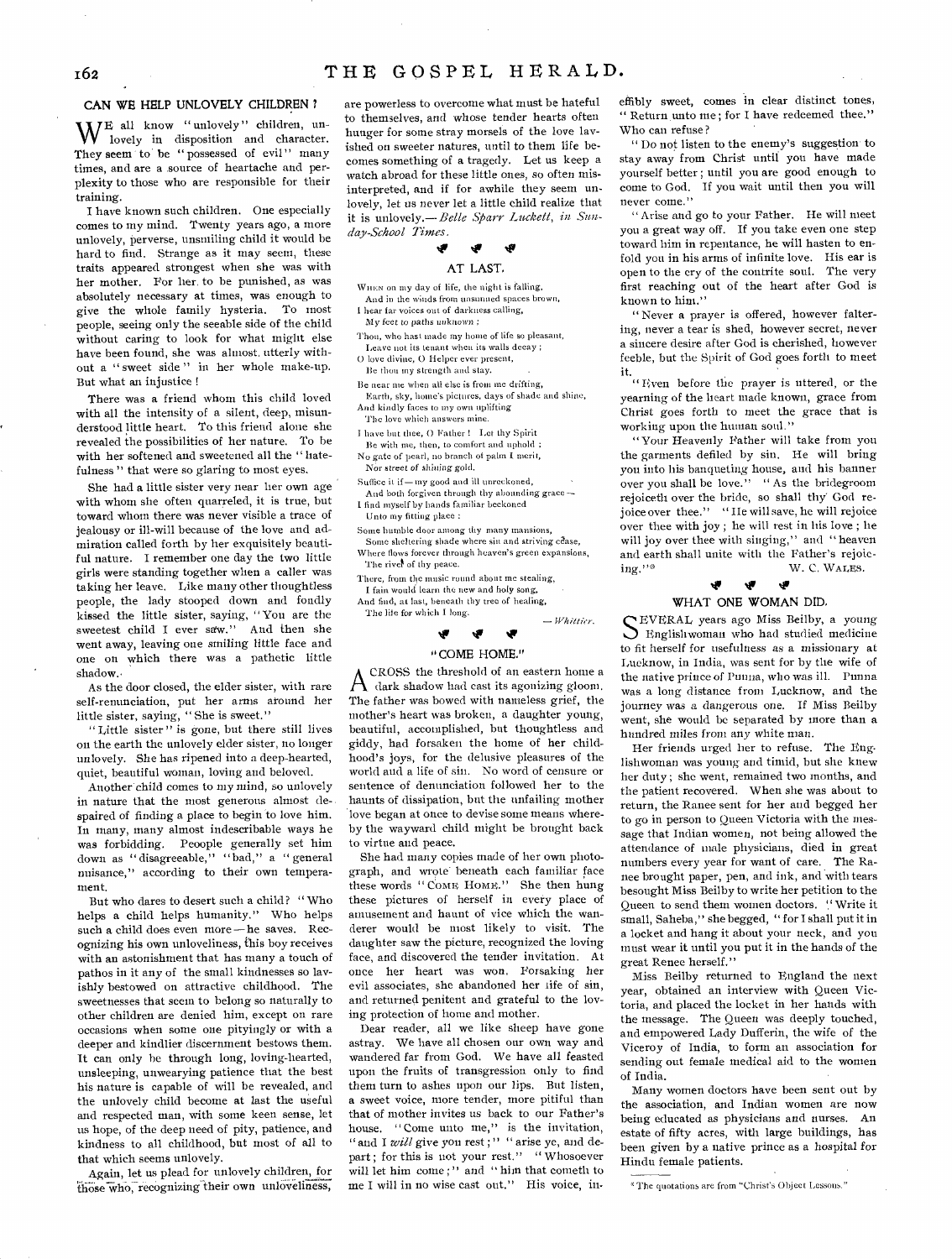Had the timid missionary refused to undertake the perilous duty to one woman, these great blessings—which are but the beginning of help and hope for all the women of India probably never would have come to them.

Sow the seed however small it be, of good deeds. Only God knows what the fruit will be. *—Youth's Companion.* 

\$€

ی. تلد

"The seamless robe of Jesus' dress Is full of balm for pain ; We touch it in the throng and press, And we are whole again."



### CHILDREN'S DISEASES.

UCH illness, sometimes death, has resulted VI from a misunderstanding of this term, and it will be well to say a few words as to what these diseases really are.

The most common " children's diseases" are scarlet fever, measles, whooping-cough, mumps, German measels and chicken-pox ; to this list we may add small-pox and yellow fever. But somebody will say, " Yellow fever attacks only adults : why do you call it a children's disease?" We shall see why later.

All these children's diseases are what physicians call acute infectious diseases ; that is to say, diseases which are probably due to the action of a special microbe, conveyed, either directly or through the medium of infected articles of clothing, or perhaps by insects, from a sick person to a well one, causing an attack of the same disease in the latter.

The diseases are very infectious, that is readily "catching," and one usually is not long in this world before being exposed and suffering an attack in consequence. But sometimes one may escape exposure or may be in such a robust state of health that the germs can not effect a lodgment, and thus may grow up without having bad scarlet fever, let us say. The person may have what is called a natural immunity, that is, he is born with a power of resistence to certain germs —just as we see people who are resistant to the action of poisonivy or nettles. But this natural immunity may wear off, or the escape hitherto may have been accidental, and then a fresh exposure to scarlet fever results in an attack just as promptly as if the person were three years old instead of thirty.

Yellow fever, when it prevailed in Havana used to attack almost all the native children in very mild form, and so adult natives, seldom suffered, but strangers were pretty certain to be attacked and often to die from this eminently children's disease.

The same thing happened when measles was introduced in the Pacific Islands. Adult natives, who were not protected, as the disease was new to the place, suffered *severely* and died by thousands from this children's disease.

Adults who have never had scarlet fever or measles, should know that, although possibly immune, they are not necessarily so, and should therefore not expose themselves needlessly especially as children's disease attacking an adult is apt to be very serious in its consequences.— *Youth's Companion.* 



PRESIDENT LOUBET of France is visiting Russia.

A MINE explosion, on the 22nd inst., at Fernie, B. C., destroyed 134 lives.

DESTRUCTIVE storms have visited different sections of this country during the past week.

LORD PAUNCEFORT, English Ambassador at Washington, died in that city on the morning of the 24th inst.

A SEVERE storm was reported from Northern Utah, May 20. Ten inches of snow fell, and much young stock perished.

PEACE between Briton and Boer is regarded as certain within a few days. The terms are unknown as yet to the general public.

SUNDAY, May 18, 123 persons were killed, and 175 injured, by a tornado at Goliad, Texas. Forty-five negroes were found dead in one heap.

A FEW days since Tompkinsville, Ky., had thirty cases of smallpox. Quite a number of cases are reported from various places in Kentucky and Tennessee.

SOME days since while a number of thieves were robbing the dead at St. Perre, Martinique, a fresh shower of rocks and lava front Mt. Pelee destroyed them. On their calcined and mutilated bodies were found quantities of jewelry.

CHICAGO'S population this year, by the city directory census, will approximate 2,149,000, au increase of 69,000 over 1901. The census of 1900 which was notoriously inaccurate gave Chicago a population of only  $1,698,575$ , or  $450,425$  less than she now has.

COAL CREEK, an Eastern Tennessee mining town, was the scene on the 19th inst. of one of the worst mine horrors which has ever been known in this country. Of the three hundred men employed in and about the mine 226 lost their lives. The explosion was of great violence.

A LONDON paper calls attention to the fact that under the heading " Atmosphere," in the first volume of the supplement to the " Encyclopedia Britannica," which has just appeared, is some interesting information concerning storms. It is pointed out that thunderstorms are increasing in a striking manner all over civilized Europe. Thus in London, the mean annual number of such storms has grown from twelve a year in the decade ending 1830, to nearly twenty-two in the decade ending 189o. Of course the inevitable German " scientist" is on hand with an " explanation," suggesting that the increase of storms is due to the incrased number of factory chimneys and of wires and rails ; but whether an " explanation " can be given or not, the fact remains that storms and earthquakes are increasing in number, and the student of prophecy knows that they are but indications of the approaching end, when this present, old earth will fall, because of the transgression that is heavy upon it. Then will come the world where "there shall be no more curse."

ADVICES from Guatemala state that the government of that republic is taking steps to rebuild the city of Quesaltenango, which *was*  overthrown by an earthquake in April, and many of whose inhabitants perished in the catastrophe. Many wealthy property owners have been made destitute by the earthquake which destroyed their plantations.

IT is stated that in view of the determination of the French government that Martinique must be evacuated, the inhabitants of Fort De France and other places, not ruined by the volcanic disturbances, are settling up their affairs with the view of abandoning the island. Guadaloupe is becoming overcrowded with fugitives. The bulk of the population will probably be sent to French Guiana.

Since the terrible mistake of Gov. Mouttet and the scientists in regard to St. Pierre, the majority of the people in Fort De France refuse to be reassured as to their safety and believe that the island is going to sink under the sea. Some of the wealthy class, who have large investments in Fort De France, oppose the evacuation plan. Even these, however, would like to depart themselves, leaving their interests to be cared for by subordinates.

MAY 20 Governor-General Wood formally declared the military occupation of Cuba by United States troops at,an end, and turned the government over to President Palma. On this occasion Governor Wood said, in part :—

" Under the direction of the President of the United States, I now transfer to you, as the duly elected representative of the people of Cuba, the government and control of the islands, to be held and exercised by you under the provisions of the constitution of the republic of Cuba, and I here declare the occupation of Cuba by the United States and the military government of the island to be ended.

" This transfer of government and control is upon the express condition that by the acceptance thereof, you do now assume and undertake the obligations assumed by the United States with respect to Cuba by the treaty between the United States and Spain.

" All money obligations of the military government down to this have been paid as far as practicable. The civil funds derived from the revenues of Cuba transferred to you this day, are transferred subject to such claims and obligations as are properly payable out of the revenues of the island."

The United States promised Cuba independence, and the purpose doubtless, is to redeem that promise as fully as possible. The fact is, however, that Cuba has not absolute independence, and under the Platt amendment never can have. The Cuban republic is the ward of the United States. Her foreign relations are under the supervision of this government, and it is scarcely likely that United States troops will ever be entirely withdrawn front Cuban soil. However, while these things are incompatible with independence, it does not follow that they work any hardship upon Cuba. The young republic is reasonably secure from foreign wars, as no enemy can attack her without at the same time attacking the United States. " Free Cuba " may appear in the foreground of many a picture, but Uncle Sam's shadow necessarily forms the background of every picture having to do with Cuba's politi-

*(Concluded on page 167.)*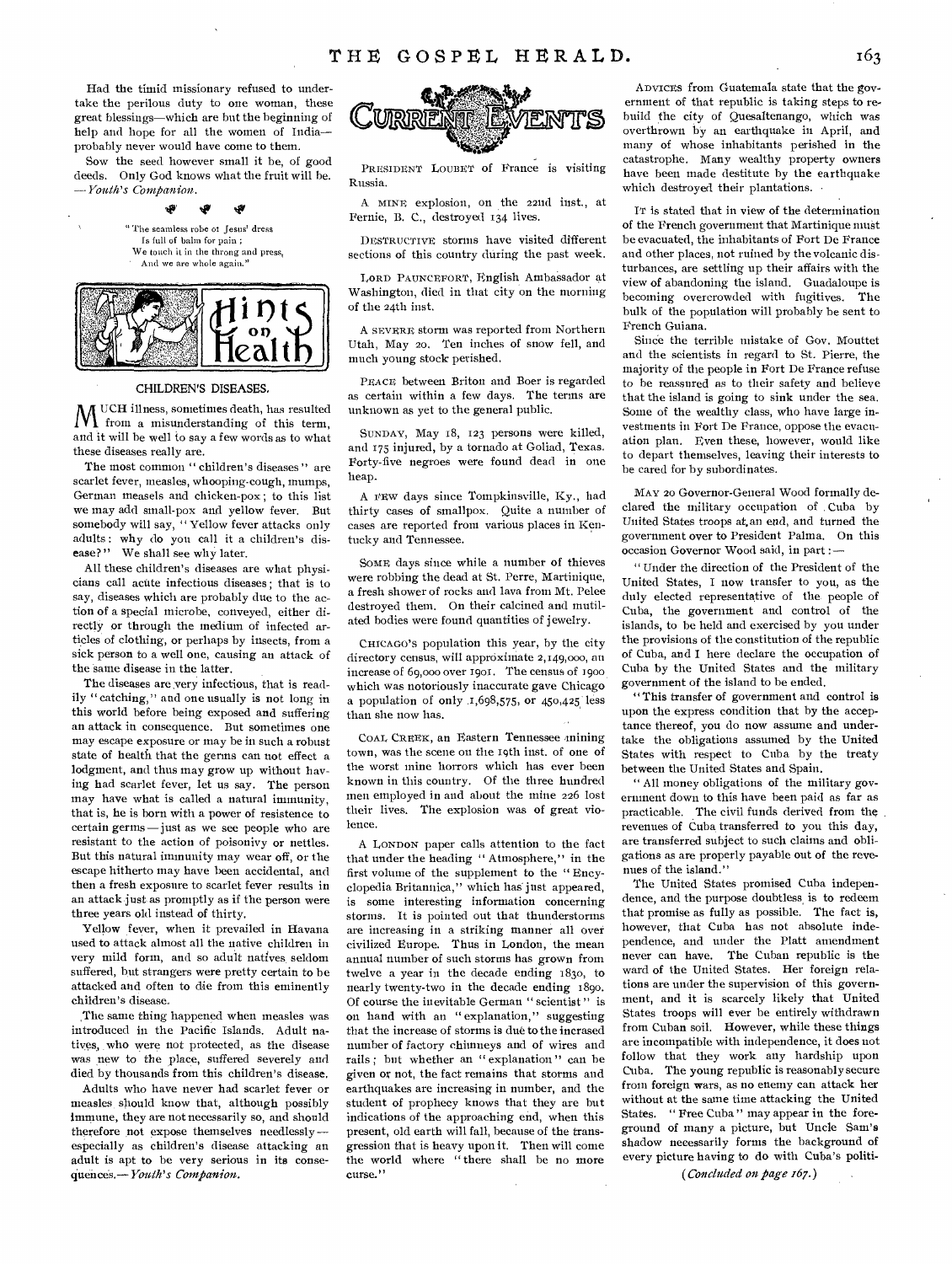**The Gospel Berald** 

PUBLISHED BY THE **SOUTHERN PUBLISHING ASSOCIATION.** 

 $EDITOR$   $C. P. BOLLMAN.$ 

NASHVILLE, TENN., MAY 28, 1902.

### LIFE

It will well repay any one to What is Life? stop for a time and seriously consider the question, What is life?

But no man knows what No Man Knows life is. Of opinions and theories there are many, but all these are incapable of demonstration, and all that the wisest man can do is to tell, not what life is, but some of its various manifestations.

Whatever else life may be, it Life a Mighty is a mighty force. Observe the<br>Force wonderful power of even a spire of grass. How common it is to see a portion of the baked soil heaved up by a tiny blade of grass or of corn ; the puny plant forcing aside a weight many times greater than its own. And what is this power ? —It is life.

In every seed there is a germ Life Organizes of life. This life seizes upon certain chemical elements in earth, air, and water and organizes them into cells, and then in turn builds these into vegetable fiber, thus forming plant, flower, fruit, and seeds, all from the material drawn from the same sources, yet making no mistakes. Stalk, leaf, flower, fruit, and seed, each gets just what it needs ; each is built up by that mysterious power which we call life, but which we can not see, taste, smell, nor feel.

What the Word Says it is—we are told by the word of life - though we can not tell *what* God *whence* it is : " With thee is the fountain of life," says the psalmist. Ps. 36: 9. And it is more than a coincidence that the inspired penman adds in the same verse : " In thy light shall we see light." But while we know so little about

The Power of God than the power of God. Life can be none other The apostle says of the growth of grain : " That which thou sowest, thou sowest not the body that shall be, but a bare grain, it may chance of wheat, or of some other kind; but God giveth *it a body* even as it pleased him, and to each seed a body of its own." I Cor. 15:37, 38, R. V. It is a mistake to think God's Power Active that God merely created and set things going, since which time they have been running themselves. We learn from Heb.  $1:3$  that he, the Lord, not only created but that he is " upholding all things by the word of his power." The failure of the Divine Being would be, therefore, the failure of the universe. All normal things are as they are because God is as he is. All life and energy in the universe come from him just as truly as the light and heat of our solar system come from the sun.

We read in Rom. 8 : 2 of The Law of Life " the law of the spirit of life." This is the law of harmony. Only by perfect obedience to perfect law can harmony be maintained, and harmony is essential not only to normal action but to continued existence. Even a house divided against itself can not stand ; and the same is true in the spiritual realm, " the wages of sin is death." The soul

that transgresses the laws of its being signs thereby its own death warrant.

It is not because of some Obedience is Life arbitrary decree by the Lord that "the wages of sin is death." Violation of moral law brings its own punishment just as certainly as does violation of physical law. Continued, healthful existence of any thing depends upon obedience by that thing to the laws of its own being. Upon every thing, animate and inanimate, God has written in living lines, " This do and thou shalt live;" but, "The wages of sin is death."

Hope Still Lives and of great mercy, and But God is longsuffering through the Lord Jesus Christ, pardon has been provided ; and while by man came death, by man, the man of Calvary, comes forgiveness of sins. God can "be just and the justifier of him who believeth on Jesus." Therefore while " the wages of sin is death," " the gift of God is eternal life through Jesus Christ our Lord."

### ir ir

THE ABIDING TRUST,

BY MRS. E. G. WHITE.

THE Lord has need of men of an in- $Spiritud$  tense spiritual life. How are we pre-<br>Life. pared to work for time and for eternity? The Lord has declared the source of the strength of his people. " Not by might nor by power, but by my Spirit, saith the Lord of hosts."

Paul wrote to Timothy, his son, in Timothy, the gospel, " Thou therefore, my son, be strong in the grace that is in Christ Jesus. And the things that thou hast heard of me among many witnesses, the same commit thou to faithful men, who shall be able to teach others also. Thou, therefore, endure hardiness as a good soldier of Christ Jesus."

These words were written to a youth. Paul tells Timothy that he is not to be a weakling, but strong in the grace of God; that it is his privilege to have power and grace. Timothy is to show that he has given attention to the things which have been communicated to him by his Father in the gospel. He is to treasure up these truths, and commit them to faithful men, who shall be able to teach others also. This was his charge. His special work was to gather up the fragments of all he heard, and commit them to others, that nothing be lost.

Helping the This Scripture is fraught with important meaning. It plainly Inexperienced, important meaning. It plainly<br>shows us that our love will be tested and proved. In the providence of God, we shall be associated with those who are inexperienced. The humblest child of God, who needs the most help, may at times try the patience of those who are connected with him. Be careful, my brother; be careful, my sister. "Take heed that ye despise not one of these little ones ; for I say unto you, That in heaven their angels do always behold the face of my Father which is in heaven."

Patience and There must be a great deal of pa-**Prayer,** tience cultivated, a great deal of prayer. Christ met and worked with all classes of human beings, seeking to save that which was lost. Will you who shall connect with men of different organisms and different temperaments, put on Christ, and respect one another as you desire to be respected? They must not put on their citi-The Wedding They must not put on their citi-<br>Garment, zen's dress, but the wedding garment. They have been married to Christ, and the robe of his righteousness is

to clothe them. The church is the bride of Christ, and her members are to yoke up with their Leader. God warns us not to defile our garments.

When a man breathes an in-Prayer That Is Answered, tensely earnest prayer to God (Jesus Christ is the only name

given under heaven whereby we can be saved), there is in that intensity and earnestness a pledge from God that he is about to answer that prayer exceeding abundantly, above all that we can ask or think. We must not only pray in the name of Jesus, but by the inspiration and kindling of the Holy Spirit. This explains what is meant when it is said, " The Spirit itself maketh intercession for us with groanings which can not be uttered." The petitions must be offered in earnest faith. Then they will reach the mercy-seat. Unwearyingly persist in prayer. God does not say, Pray once, and I will answer you. His word is pray, be instant in prayer, believing ye have the things ye ask, and ye shall receive them ; I will

answer you.<br>The word of God is to be presented The Bible, as it is in *Jesus*. It is not enough to present the Bible as other books are presented. That it may be understood savingly, the Holy Spirit must work upon the heart of the receiver. The same Spirit that inspired the Word must inspire the readers of the Word. Then we shall hear the voice of heaven in all its harmony, and impressions will be made and an intelligent knowledge attained. " Thy word, 0 God, is truth," will be the language of the soul.



### THE PROMISES TO DAVID.\*

THE whole history of the children of Israel<br>is of special value at this time (1 Cor. is of special value at this time (I Cor. Io : II), but we are necessarily limited to the consideration of some special experiences. The time during which the chosen people of God were made the depositaries of the divine law is divided into three periods (Matt  $1: 17$ ), and the limit of each one constitutes a pivotal point in the history. In this brief outline of the development of the original promise of the Seed (Gen. 3:15), we now pass from the promise to Abraham, and shall next consider the promise to David. This naturally leads to a study of the seventh chapter of 2 Samuel.

QUESTIONS ON 2 SAM.  $7:1-17$ .

1. Under what circumstances did David's thoughts turn toward the Lord's house?

2. What did he say to the prophet Nathan ?

3. What reply did Nathan make to him?

4. What experience did Nathan have the

Quarterly.

following night? 5. What question was he instructed to ask

of David? 6. What was the period of time during which the Lord had not dwelt in a house?

What had he done during this time? 7. Had the Lord during all this time demanded that a house should be built for Him?

8. What was David's occupation when the Lord called him? To what work did he ap-

point him ? "Lesson for June 7, from the International Sabbath-School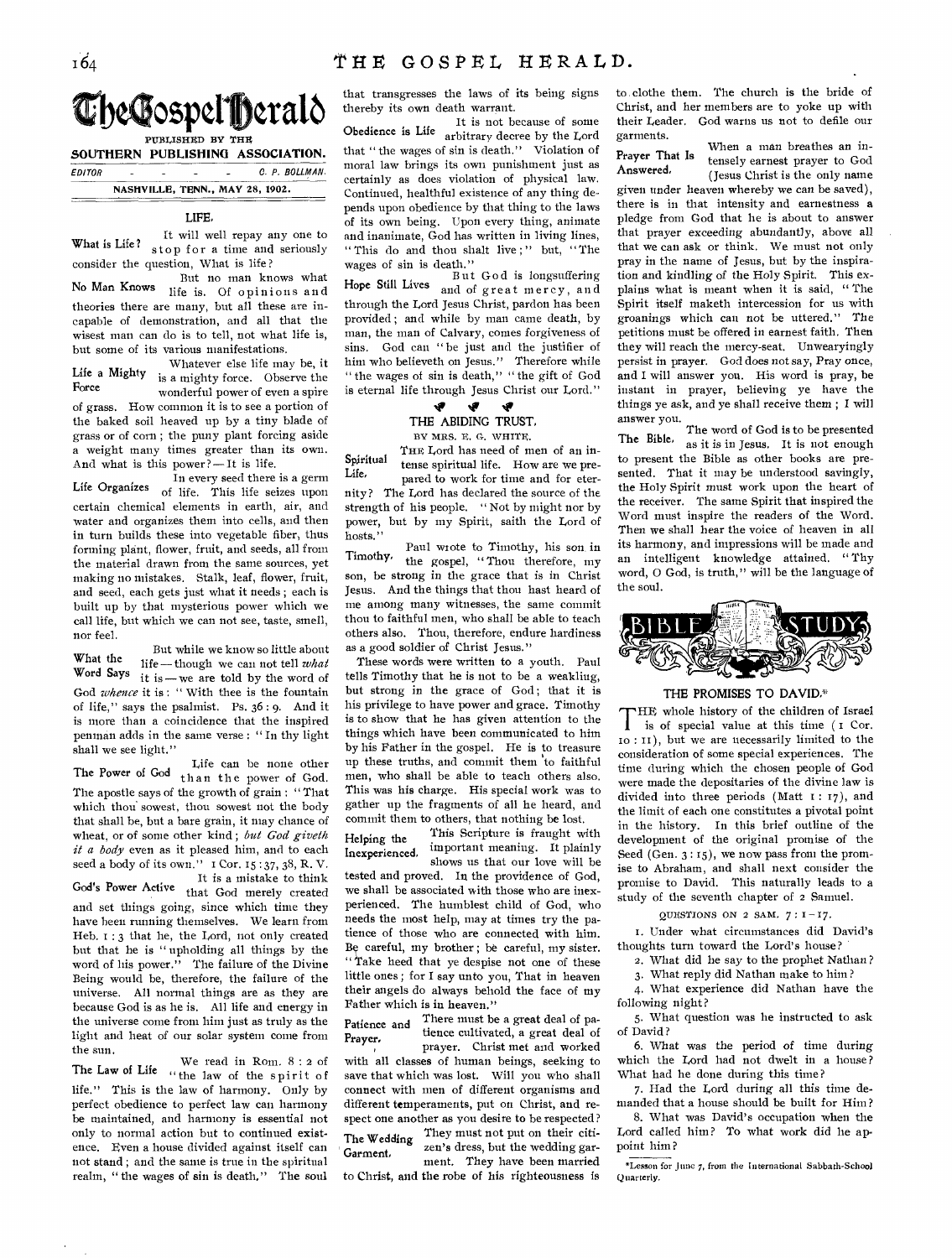9. To what extent had the Lord prospered him in this work? What had he done for him?

to. In what promises did the Lord indicate his purpose to provide a permanent home for his people ?

II. What past experiences were not to be repeated ?

**<sup>12</sup>**What did the Lord promise to do for David ?

13. How would David's house be built?

14. How would the kingdom be made secure to David's son ?

15. What would this son do for the Lord?

16. What would the Lord do for him?

17. What relationship would be established between them ?

18. What would be the result of disobedience? 19. What experience of a former king would not occur in this case?

zo. In what threefold promise and prophecy was the Lord's purpose now expressed? How long time was contemplated in these statements?

21. How fully did Nathan communicate this vision to David ?

NOTES.

The primary object in this and the next lesson should be to become familiar with exactly *what is said* in this chapter. When this has been done, we shall be better prepared to understand *what is meant* by what is said. The main theme of the vision is evidently the king and his house. It is simply " the king " who is first introduced. David is mentioned by name only twice in the vision, and in each case it is *" My servant David."* As long as his,people were journeying from place to place, and lived in tents, the Lord walked with them and made a tent his dwelling-place. Now that the people have a more permanent home, he will permit them to build him a more permanent temple as his dwelling-place, where his worship shall be conducted. But he first emphasizes the fact that he will make David 'a house. And the vision closes with the emphatic declaration that David's house, David's kingdom, and David's throne *"shall be established forever."* 

#### ي  $\pmb{\cdot}$ ÷

### THE COUNCIL AT JERUSALEM,

International Sunday-School Lesson for June **8.**  SCRIPTURE : ACTS 15 : 22-33.

22 Then pleased it the apostles arid elders, with the whole church, to send chosen men of their own company to Antioch with Paul and Barnabas ; namely, Judas surnamed Barsabas, and Silas, chief men among the brethren :

23 And they wrote letters by them after this manner : The apostles and elders and brethren send greeting unto the brethren which are of the Gentiles in Antioch and Syria and Cilicia :

24 Forasmuch as we have heard, that certain which **went**  out from us have troubled you with words, subverting **your**  souls, saying, Ye must be circumcised, and keep the **law : to**  whom we gave no such commandment:

25 It seemed good unto us, being assembled with one ac**cord,** to send chosen men unto you with our beloved **Barnabas and** Paul,

ad Men that have hazarded their lives for the name of our Lord Jesus Christ.

27 We have sent therefore Judas and Silas, **who** shall also tell you the same things by mouth.

28 For it seemed good to the Holy Ghost, and to us, to lay upon you no greater burden than these necessary things ; 29 That ye abstain from meats offered to idols, and from

blood, and from things strangled, and from fornication : from which if ye keep yourselves, ye shall do well. Fare ye well.

3o So when they were dismissed, they came to Antioch and when they had gathered the multitude together, they delivered the epistle

31 Which when they had read, they rejoiced for the consolation.

32 And Judas and Silas, being prophets also themselves, exhorted the brethren with many words, and confirmed them. 33 **And after they had tarried there a space, they were let** 

go in **peace** from the **brethren** unto the **apostles.** 

THE most remarkable thing about this lesson is that the International Committee passed over the first part of the chapter, though HE most remarkable thing about this lesson is that the International Committee it is absolutely essential to an understanding of the portion now before us.

Going back, therefore, to verse I, we learn that certain men came down from Judea to Antioch, teaching the brethren after this tenor : " Except ye be circumcised after the manner of Moses, ye can not be saved."

So great was the contention over this matter that it was determined that " Paul and Barnabas, and certain others of them, should go up to Jerusalem unto the apostles and elders about this question." Verse 2.

This seems to have been the first council of the church, and it is noticeable that James and not Peter seems to have been the central figure in it. This fact does not agree very well with the papal claim for the primacy of Peter.

It will be observed that circumcision and the keeping of the law of which this rite was a part was the subject under consideration at this council. The question was not, should Christians keep the moral law, the decalogue, but should they practice circumcision and observe other like ceremonies.

But above and beyond this was the larger question, how should men be justified, " by the works of the law, or by the hearing of faith." Gal. 3 : **2.** 

Circumcision was a rite which signified separation. The Jews were to be preserved a distinct people until the promised Saviour should come of the seed of David ; therefore intermarriage with other peoples was forbidden.

But further than this, since difference in character is the only adequate basis of separation, and since this was the real basis of the separation of Abraham and his descendants from other peoples (See Ex. 5:6; Deu. 14: I, 2), circumcision was also a sign of this difference in character, that is, a sign of righteousness. See Rom. 4: 11.

But circumcision in itself *was* nothing and *is*  nothing, but keeping the commandments of God is something. See I Cor. 7:19. The mission of Christ to this world was to bring men into harmony with the divine law. He took upon him human flesh, and in that flesh kept the law that through him victory over violation of the law might be the experience of as many as put their trust in him. See Rom.  $8: 1-4.$ 

The secret of the whole difficulty is revealed in the expression in one of the verses just referred to, namely, "For what the law could not do it that it was weak through the flesh." The law here referred to — the moral law, " the law of God,"-" was weak through the flesh." It could only command ; it could give no power to obey. But Jesus Christ, by obeying that law himself in human flesh, obtained the right to impart the same strength to each believer in him ; so that while the law could not secure obedience to itself, the gospel, by giving power to obey, does secure obedience to the law.

It is strange that while some things not enjoined at all in the Scriptures, as, for instance, the keeping of the first day of the week as the Sabbath, are strongly insisted upon to-day, other things plainly commanded are ignored. Verse 29 plainly forbids the eating of blood, classing it with fornication, but how few people there are who pay any regard whatever to this prohibition.



### FOR LOVE'S SAKE

SOMETIMES I am tempted to murmur, **That life is flitting away, With only a round of trifles Filling each busy day ; Dusting nooks and corners, Making the house look fair,**  And patiently **taking on me**  The **burden of woman's care.** 

Comforting **childish sorrows, And charming the childish heart**  With **the simple song** and **story**  Told **with a mother's art ; Setttng the dear home table**  And **clearing the meal away,**  And going **on little errands**  In the **twilight of the day.** 

One **day is just like another Sewing and piecing well Little jackets and trousers, So neatly that none can** tell Where are **the seams and** joinings. Ah ! **the seamy side** of life

Is kept **out of sight by** the **magic**  Of **many a mother and** wife !

And oft, when ready to murmur That **life is flitting away,**  With **the self-same round of** duties

Filling each **busy day,** 

**It comes to my spirit sweetly,**  With the grace of a thought divine :

**"You** are **living, toiling,** for love's sake, And the loving should **never repine.** 

" You **are guiding** the little footsteps **In the way they ought to walk ;**  You **are dropping a** word for **Jesus**  In the midst of your household talk ; . Living **your life for love's sake, Till the homely cares grow sweet,**  And sacred the self-denial That is laid at the Master's feet." *—Margaret .4. Sangster.* 



### THE SKY TELEGRAM,

A GENTLEMAN, while buying a paper from a newsboy one day, said to him:— " Well, my boy, do you ever find it hard work to be good?"

" Yes, sir," responded the little fellow.

" Well, so do I. But I have found out how to get help; do you want to know how?" " Yes, sir."

"Then just send a telegram."

The boy looked up in amazement. The gentleman touched the boy's forehead with his finger, and said:

" What do you do in there?"

" Think," said the boy.

" Well can God see what you think ? "

"I suppose he can."

" Yes ; he can and does. Now when you want help to sell papers or to be a good boy, you just send a sky telegram this way : just think this thought quickly ' Jesus, help me,' and God will see to it, and send the help.'

Some weeks later he met the same little newsboy on the street, who rushed up to him and said : " Say, mister, I've been trying the sky telegram the last few weeks, and I've sold more papers since I've been doin' that than I ever did before." — *Evangelist.* 



*IF* religion has done nothing for your temper, it has done ucthing for your soul.— *Clayton.*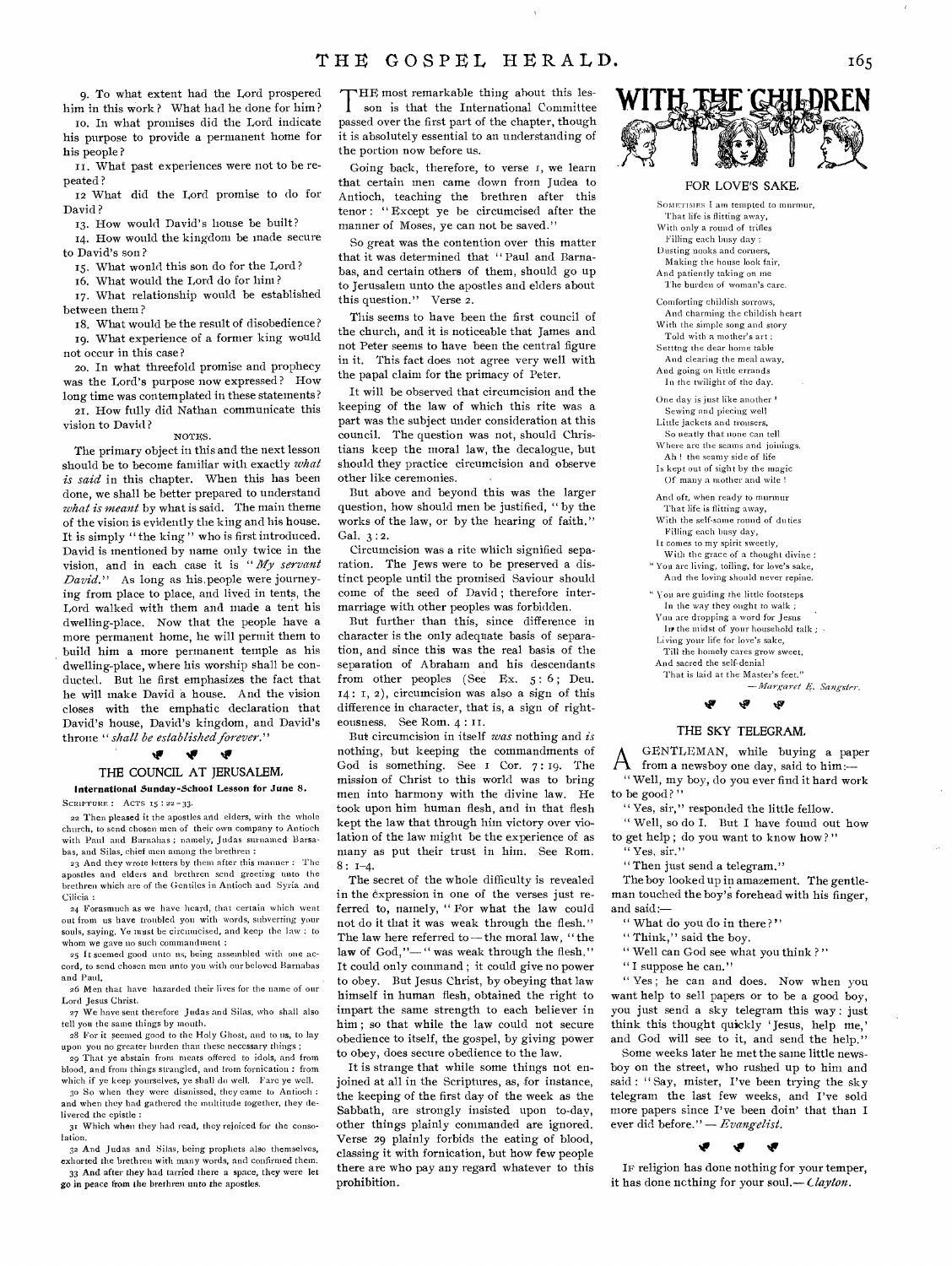ONE rainy day when Tommy was looking<br>out of the window, he saw a fly buzzing out of the window, he saw a fly buzzing against the pane.

"I'll catch that fly," said he; and his little fat fingers went pattering over the glass until at last he chased the fly down into a corner and caught it.

" Let me go !" said the fly.

" I won't ! " said Tommy.

" Do let me go! You hurt me; you pinch my legs and break my wings."

" I don't care if I do. You're only a fly. A fly's not worth anything."

" Yes, I am worth something, and I can do some wonderful things. I can do something you can't do."

"I don't believe it." said Tommy. "What can you do ? "

" I can walk up the wall."

" Let me see you do it," and Tommy's fingers opened so that the fly could get away.

The fly flew across the room and walked up the wall and then down again.

" My!" said Tommy. " What else can you do ? "

"I can walk across the ceiling," said the fly and he did so.

" My!" said Tommy again. " How do you do that?"

"I have little suckers on my feet that help me to hold on. I can walk anywhere, and fly, too. I am smarter than a boy," said the fly.

" Well, you're not good for anything, and boys are," answered Tommy, stoutly.

" Indeed I am good for something. I helped to save you from getting sick when the days were hot. Flies eat up the poison in the air, and if we flies had not been around in the summer to keep the air pure, you and baby and mama would have been very sick."

" Is that true?" asked Tommy, in great surprise.

" Yes, it is true ; and now I will tell you something else. You are a bad, bad boy."

"I am not," cried Tommy, growing very red in the face. " I don't steal, or say bad words, or tell what is not true."

" Well, you are a bad boy, anyhow. It is bad to hurt flies. It is bad to pull off their legs and wings. It is bad to hurt anything that lives. Flies can feel, and it is bad to hurt them. Yesterday you pulled off my brother's wings."

"I never thought of that," answered Tommy, soberly. "I won't do it again. I'll never hurt a fly as long as I live, and be sure that I'll never hurt you."

" You won't get a chance," answered the fly, as he walked across the ceiling.—Our *Little Ones.* 

## **tri**

### **JACK'S MOTHER,**

**"1" IME** to go, Jack."

" I'm not quite ready yet."

" We'll be late."

" You go on without me. I don't mind if I'm not exactly on time."

" I thought you had finished that lesson."

"I have; but I have a letter to write."

" Can't the letter wait? " asked James, a little impatiently.

" Well, I suppose it might, if I wanted it to. But I don't. You *see"—* with a smile and eyes bright with the light of a loving thought— " I'm one of the calculating sort. **I** always did have a head for mathematics, they say. Now, I know perfectly well that the happiness that some one will feel in receiving this letter will go a long way ahead of the small annoyance it might be to me to wait and write it. So, you see, there is a gain on it."

" My mother isn't exacting," said James, still a little impatient, and, knowing well to whom Jack referred, feeling a little rebuke in his words, which was not intended.

"My mother isn't. It's only"—still with the light in his eyes —" that I know how glad it makes her when I'm careful about writing, and how it hurts her when I'm not. When it's such a little trouble to take to give her comfort, I think I should be a brute not to."

" A good many boys are brutes, according to that," said James.

" Oh, they don't mean to be. It's only that they don't think. My mother has such a way of making us boys think that we can't help ourselves, somehow."

" Well, I think my mother is about as well worth thinking of as yours," said James, with a little laugh accompanying the prick of conscience given by the words of his room-mate. " I'll write, too. We'll both be late, if necessary."

" Good," said Jack. " But it'll not take long. I am going to be short. Mother says there's many a time, when she knows I have plenty to occupy me, when just a line to let her know I think of her is enough."

A little later, the two, away from home at a preparatory school, *set* out for, an evening's diversion, with the light heart belonging with the sense of fulfilled duty.

"I'm not going home for the holidays," James said to his friend, a few days later.

" No trouble I hope?" asked Jack.

" Well, nothing unexpected. My mother's been ailing for a long time, and now she's gone to a health resort. She does say," he went on, " that if I could make up my mind to come and be near her, there is plenty of good accommodation. But I don't want to spend my holidays at a place full of sick people. I'd rather stay here.'

" You shan't do that," said Jack, heartily. " You shall go home with me. No ; you wouldn't be in the way at all. I'll write to mother and tell her you're coming. She never thinks anything of one boy, more or less. I don't mean at all, you know "—with a laugh— " that she thinks they don't amount to anything, though it sounds so, but just that she does'nt think it any trouble."

" I know what you mean," said James, gratefully. "It's good of you, and if you're<br>sure..." sure— " " I am sure,"- protested Jack, and so it was

settled.

As a guest a Jack's home, James soon learned what was meant by his assertion, " Mother makes us think." In the large, rollicking household there seemed a prevailing consciousness *of* the duty of one toward the other: Without any appearance of exaction, each member seemed to expect kind and loving consideration from each other one.

" Your letters were always a comfort to me, dear boy," said mother, in the course of a little twilight talk, when it was the rare privilege of Jack and his friend to find her alone for a short time.

" They were a comfort to me," was his reply. " I am getting so I couldn't get along without writing you about so often." She laid a tender hand on his.

" There will be more comfort in it than you now realize, dear, as the years go on. You will be laying up and laying up the memory of the blessing your loving thought is to others, and the blessing will return to you fourfold. There will come a time in your life when there will be no more writing of letters home. Then you will realize the joy of looking back with the consciousness that while you had opportunity to bless those you love you did it."

" What's up with you, Jim? " asked Jack the next morning, as, entering the room shared by the two, he found his friend packing his trunk. " I'm going to say good-by to you, Jack."

" Not to-day?"

" Yes. It's short notice, I know, but I've explained to your• mother, and she thinks the sooner I quit, the better — although she didn't put it just that way."

" But I don't understand," said Jack, in dismay. " Why, all the jollification is right ahead. We're going to make a regular week of it.'

"I know. But the fact is" - with a laugh and an expressive shake of his head — " I can't stand it—that terrible way your mother has of making boys think. She's put it all before me — the undutiful, selfish, hard-hearted creature  $I've been -''$ 

" Why, I didn't know mother had been talking to you in that way." Jack spoke in a little consternation. " I'm sure she didn't mean to be severe-'

" She hasn't said a word to me. It's only what I've seen and heard and, well — felt. I'm going to my mother, Jack, and I'm going to try to show her it's time some one was doing a little thinking for her."

The friends separated on entering college. A year or two later, Jack received a letter from his old room-mate, which ran thus :—

" I don't write to my mother any more. She is beyond where my letters can reach her. But I want to tell you how exactly I find things as your mother—God bless her ! — said. It will stay with me all my life, the satisfaction of remembering what a comfort I was in my nearness to mine, and my thought for her while I had time. I owe it to you, not because of any preaching or talking you did, but just because you made the loving and the doing a part of your *life."—Sydney Dayre, in Forward.* 

### **SP**

" SUFFER little children to come unto Me, and forbid them not."

# **Interchangeable 1000 Mile Tickets**

Are now being sold by the Nashville, Chattanooga & St. Louis Railway, good over Railway and Steamer Lines in the Southeast comprising more than 13,000 miles. Rate \$25.00. Limit one year. If you expect to do any traveling within the next twelve months, buy one of these tickets. You will save money. They are on sale at principal ticket offices.

> **W. E. Danley, General Passenger Bgent, Ilashvillt, Can.**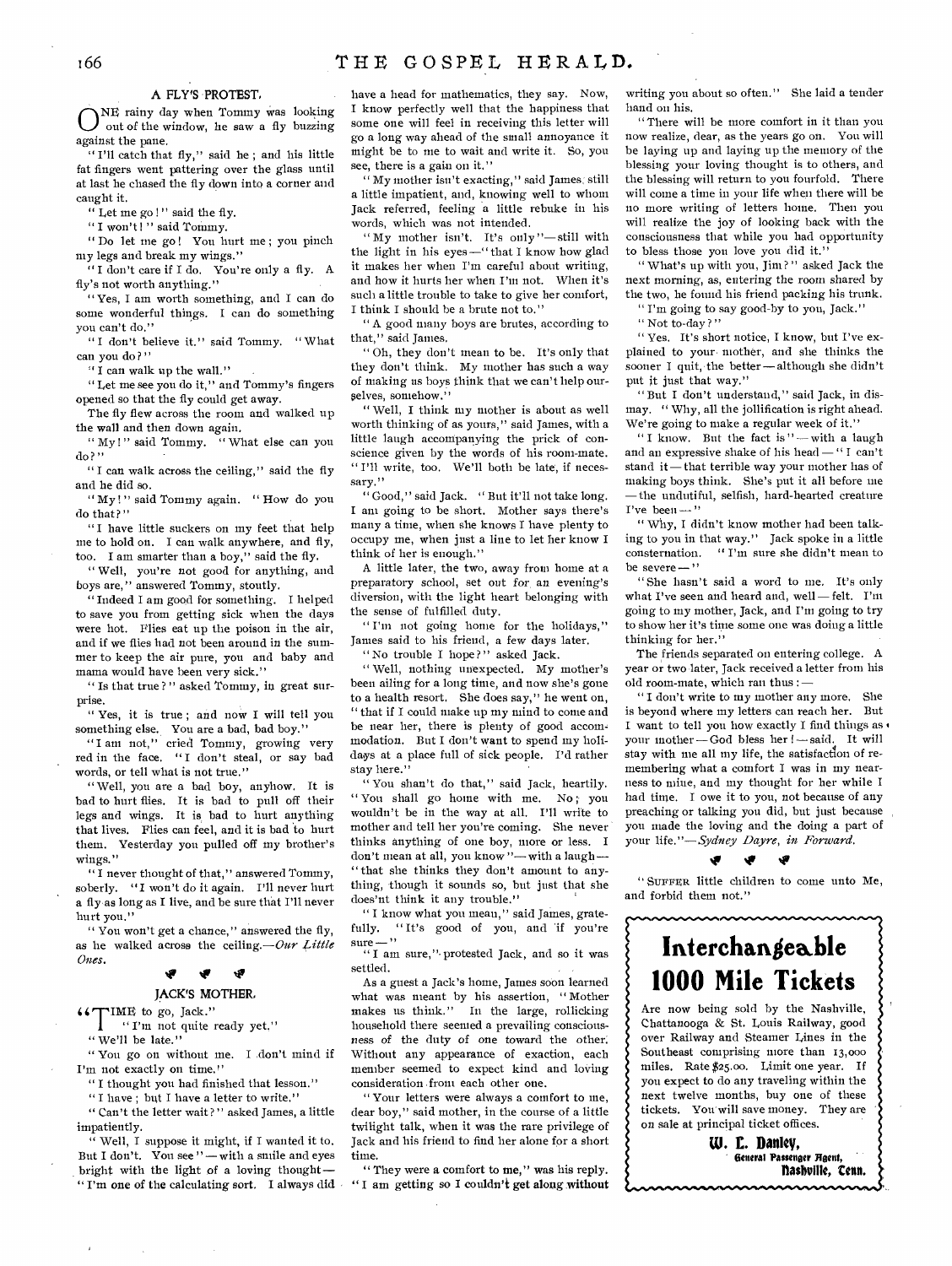

and readable manner the leading questions of our times. And, especially does it show how accurately history is fulfilling the great prophecy recorded in Matthew 24. The Conflict between Capital and Labor ; the Money Question ; Famines, Pestilences, Cyclones ; the Iniquity abounding in Political, Social and Religious Life ; the wonderful Preparations for War now being made by all nations,—these and kindred topics are discussed in separate chapters which are profusely illustrated with over 180 engravings, many of which are full page half-tones.

In the chapter of " Wars and Rumors of Wars," are shown representative vessels from many navies of the world, representing one great branch of modern warfare.

COMING KING contains 290 Large octavo pages, printed from clear, new electrotyped plates in two colors, and gives concise and accurate sketches of the late Spanish-American, Chinese. and South African Wars.

### Prices Postpaid :

Fine silk cloth, paneled sides, with raised design, - \$1,00 Presentation Edition, two colors of cloth, embossed in gold and colored inks, beveled edges, gilt top,  $\cdot$   $\cdot$  \$1.50

Same prices in the German, Danish and Swedish.



The torpedo boat afloat. The attack under water.

SOUTHERN PUBLISHING ASSOCIATION, Sales Dept. 1025 - 27 Jefferson St., Nashville, Tenn. Our Art Booklet, "Some Good Books," sent free upon postal card request. Write for it. SOCIATION,<br>
Jefferson St., Nashville, Tenn.<br>
on postal card request. Write for it.

## CURRENT EVENTS.

*(Continued from page 163.)* 

cal life Let us all hope that while the absolute independence so long the dream of the Cuban people can never be realized, the future of the island may be even more peaceful and prosperous under the suzerainty of the United States than it ever could have been cumbered with all the responsibilities of absolute independence.

As a result of the peasant disturbances in Russia martial law has been proclaimed in five districts of the province of Poltava. A letter from Warsaw gives a gloomy picture of the condition of terror in Russia. The writer says there is scarcely a Russian town where sentences of banishment and imprisonment are not constantly being imposed.

THE unrest in Belgium, referred to in these columns last week, is caused mainly by wealthy citizens being allowed two and three votes on property held by them, while the poorer classes are allowed but one vote. How this dual and triple voting works is illustrated by the election of May, 1900, when  $1,452,232$  voters cast 2,239,621 votes. It is thus shown that with three-fourths of a million extra votes the wealthy classes can control public affairs to their own advantage. The contention of the Liberals and Socialists is that each qualified voter should cast but one vote, as is the case in the United States.

KANSAS and Colorado have joined issue over the right of each state to the waters of the Arkansas River. The river has its rise in the Rocky Mountains in Colorado and crosses Kansas in its meanderings toward the southeast. For some time the farmers of Colorado have been diverting the water of the river to their own farms, greatly to the damage of Kansas people. A broad valley of about 2,500,000 acres in Kansas is absolutely dependent upon the moisture obtained from this river for the growth of crops, owing to the inadequate supply from rainfall. Not only are the fields affected, but the wells run dry, thus causing great trouble and expense each summer. Kansas as a State filed a bill of equity in the Supreme Court against Colorado, praying for a decree enjoining and restraining Colorado from granting any license or authority to any person, firm, or corporation for the diversion of any of the water of the Arkansas River, and from granting any one the right to enlarge a canal or ditch now in use, or to build others, and further restraining Colorado as a state from constructing canals or ditches. Colorado, on the other hand, contended on demurrer that there can be no issue between the respective states, but only between private parties. But the Supreme Court has decided that Kansas is acting as a trustee or guardian of all its citizens, and that the Federal courts have jurisdiction of the case. The situation, then, is this : Colorado claims her right as a sovereign state of consuming for beneficial purposes all the waters within her boundaries ; that she may absolutely and wholly deprive Kansas of any of her share in the waters of the Arkansas River ; that " she occupies toward Kansas the same position that foreign states occupy toward each other."

The case is one of special interest because it presents in a new light the old question of the rights and powers of the several states. How-ever, in view of the decisions of the war between the states, and of the steady trend of events ever since, the issue can scarcely be considered doubtful.